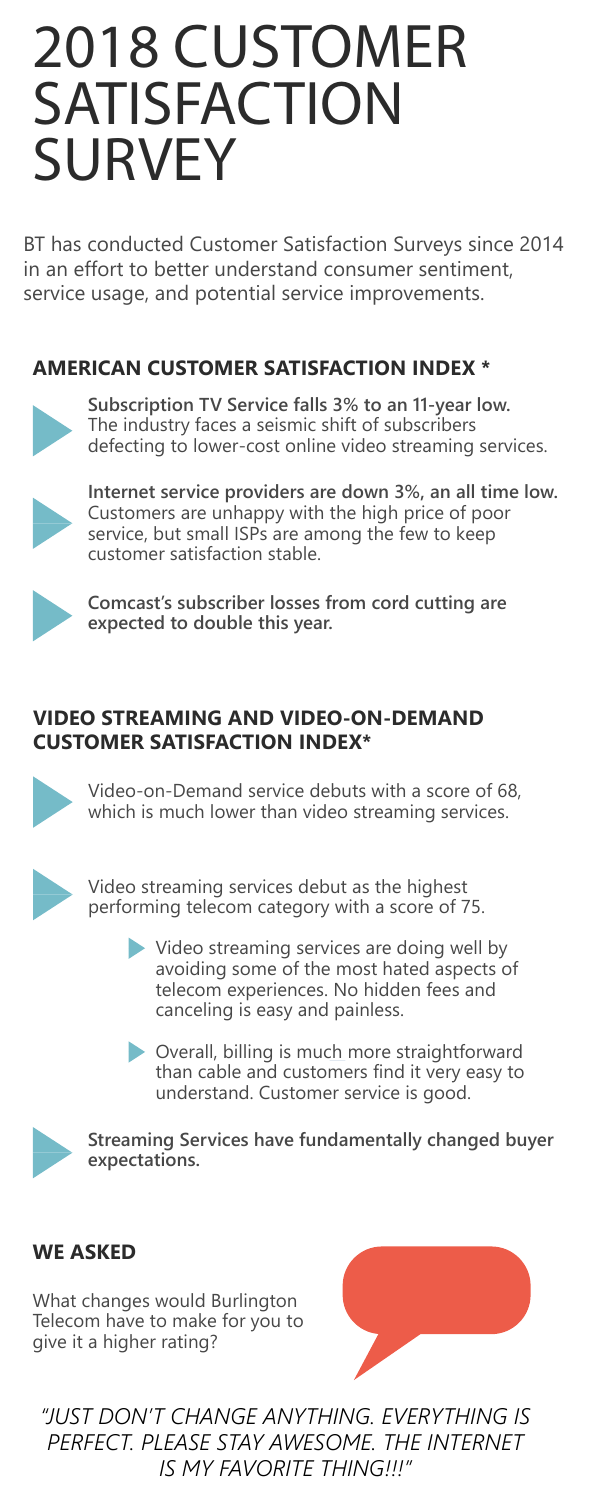#### **CONSUMERS WANTS -VS- DON'T WANTS**



Small internet service providers Video streaming services Cord cutting No hidden fees Canceling is easy Straightforward billing Good customer service



Subscription Cable Service Video-on-Demand ISP Giants



#### **NET PROMOTER SCORE YEAR OVER YEAR**

BT's Net Promoter Score dropped 4 points from 2017. At 52, however, it remains far higher than the telecom industry's national average (32) and our top competitor (-5).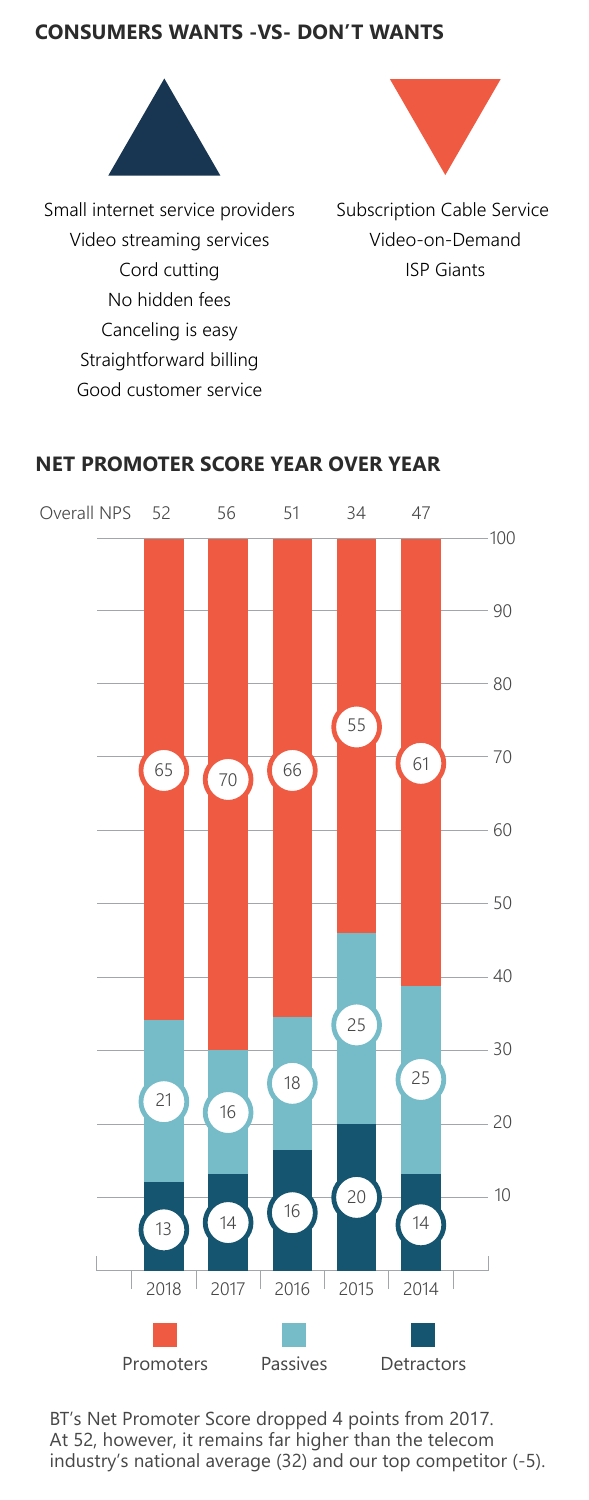#### **WE ASKED**

What changes would Burlington Telecom have to make for you to give it a higher rating?

> *"Don't change a thing! I literally took access to BT into account when purchasing a house here -- it is that good."*



This number holds steady from 2017.



Each year, we see an increase in the number of subcribers who are "very satisfied" with BT's customer service.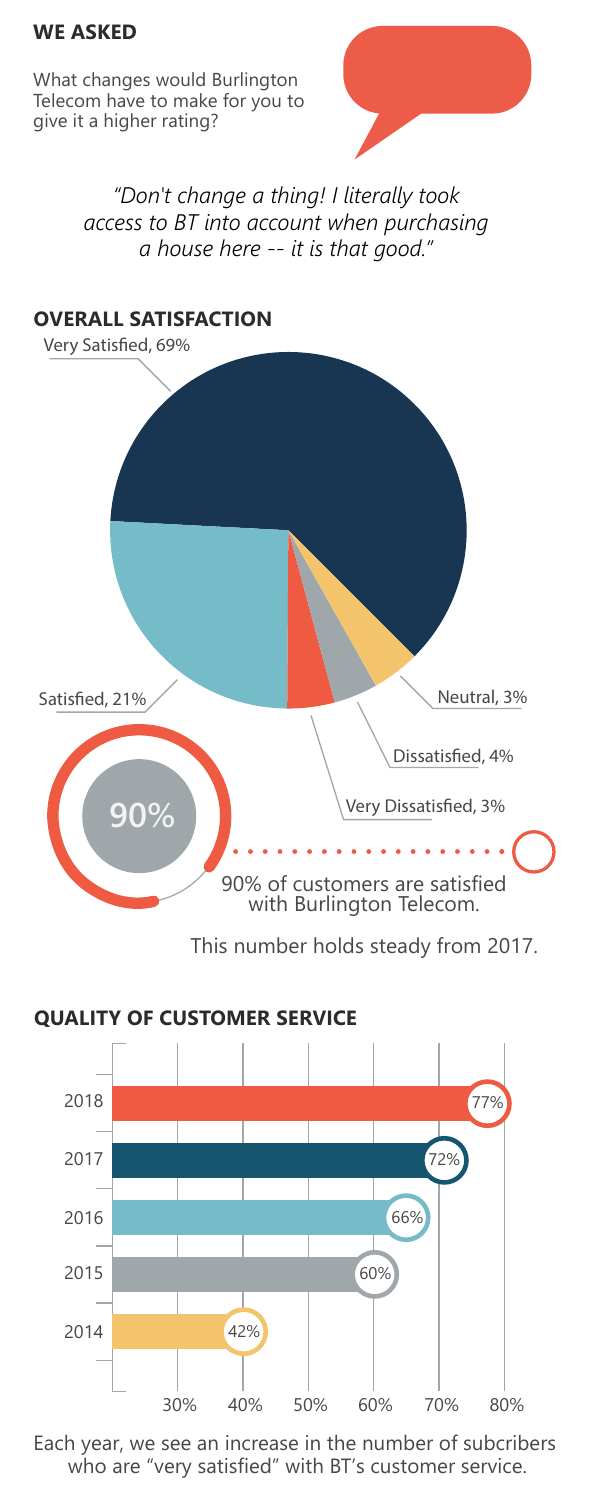#### **HOW KNOWLEDGEABLE IS TECHNICAL SUPPORT**



80% of customers found BT's technical support staff extemely or very knowledgeable .

#### **WE ASKED**

What changes would Burlington Telecom have to make for you to give it a higher rating?

> *"Nothing. Burlington Telecom has customer service down to a caring science."*

## **COMPARED TO OUR COMPETITORS**